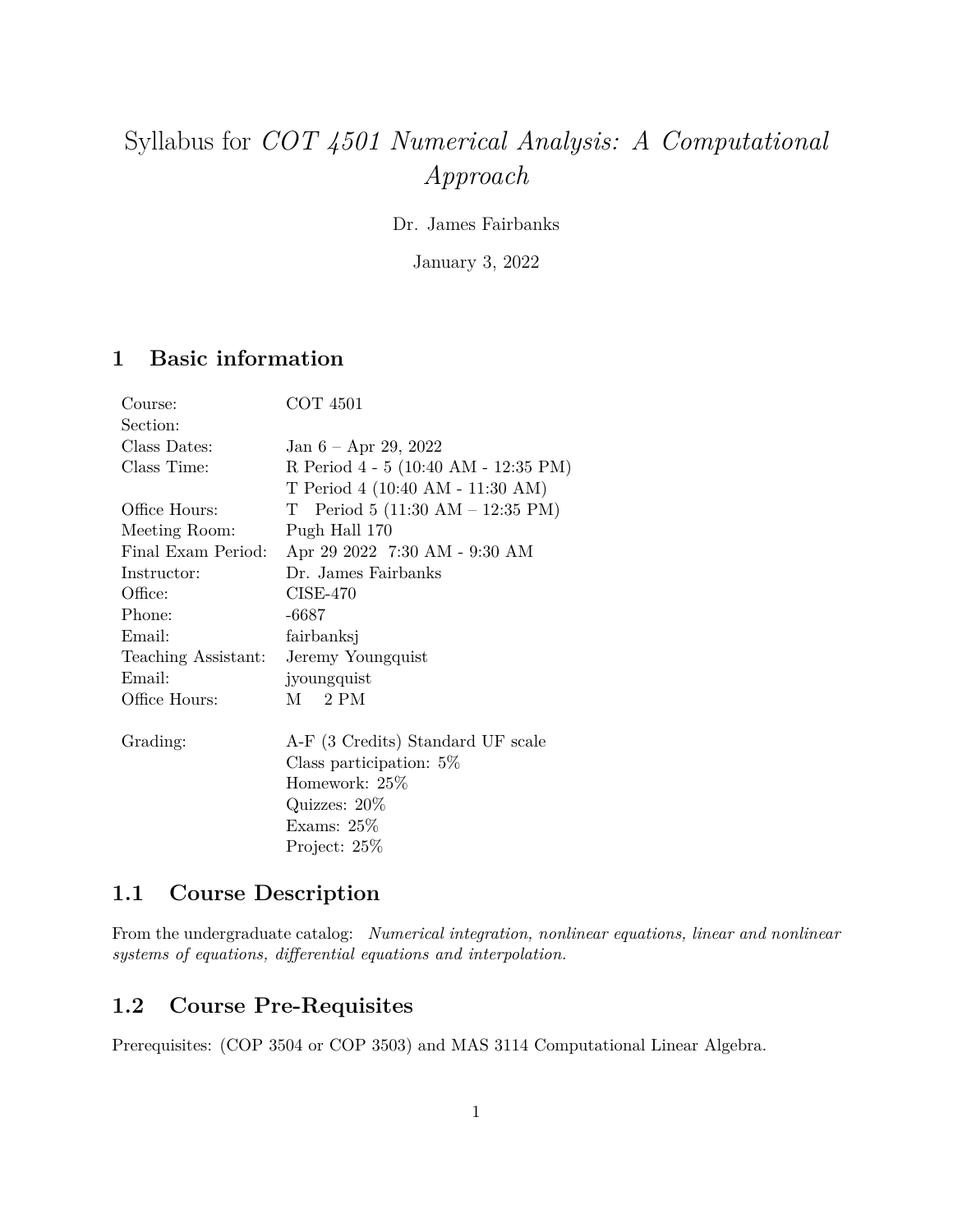## **1.3 Course Objectives**

The goal of this course is to teach you the fundamentals of computational numerical methods. We will solve the primary types of equations necessary for scientific discovery and engineering invention. Linear Systems, Least-Squares Problems, Nonlinear Equations, and Differential Equations will all be covered. Diligent students will learn to implement these algorithms in the Julia programming language, and become proficient in deploying them to solve scientific and engineering problems. Projects will help you learn to identify the need for numerical methods in a applied setting.

#### **1.4 Textbook**

Required Book: Driscoll & Braun Fundamentals of Numerical Computation. Society for Industrial and Applied Mathematics, Philadelphia, 2018.

The textbook is available from the publisher at [The SIAM Store.](https://my.siam.org/Store/Product/viewproduct/?ProductId=29215528) UF is an institutional member of SIAM. We will be using the Julia resources by the author [on GitHub.](https://github.com/tobydriscoll/FundamentalsNumericalComputation.jl)

See [UF Textbook Adoptions](https://www.bsd.ufl.edu/textadoption/Manage/ViewAnAdoption.aspx?adoptId=300159) for details.

#### **1.5 Materials and Supplies Fees**

None

#### **1.6 Tentative Schedule**

We will cover the first section of the book. Students are encouraged to read the section section for course project inspiration. Homework and Exam dates will be updated as needed.

| Week      | <b>Topic</b>                         | <b>Notes</b>                |
|-----------|--------------------------------------|-----------------------------|
| $1 - 2$   | Chapter 1                            |                             |
| $3-6$     | Chapter 2                            | HW 1 due                    |
| $7 - 8$   | Chapter 3                            | HW 2 due                    |
| 9         | Exam                                 | Covers Ch 1-3               |
| $9 - 12$  | Chapter 4                            | HW 3 due                    |
| $13-14$   | Chapter 5                            | Project Check-ins           |
| $15 - 15$ | Chapter 6                            | HW 4 due                    |
|           | $15 - 17$ Exam and Additional Topics |                             |
| Apr $29$  | Final Project                        | Presentation and Report Due |

In week 8, the Exam will be given on Thursday. Quizzes will be given at the beginning of class. The schedule is subject to change.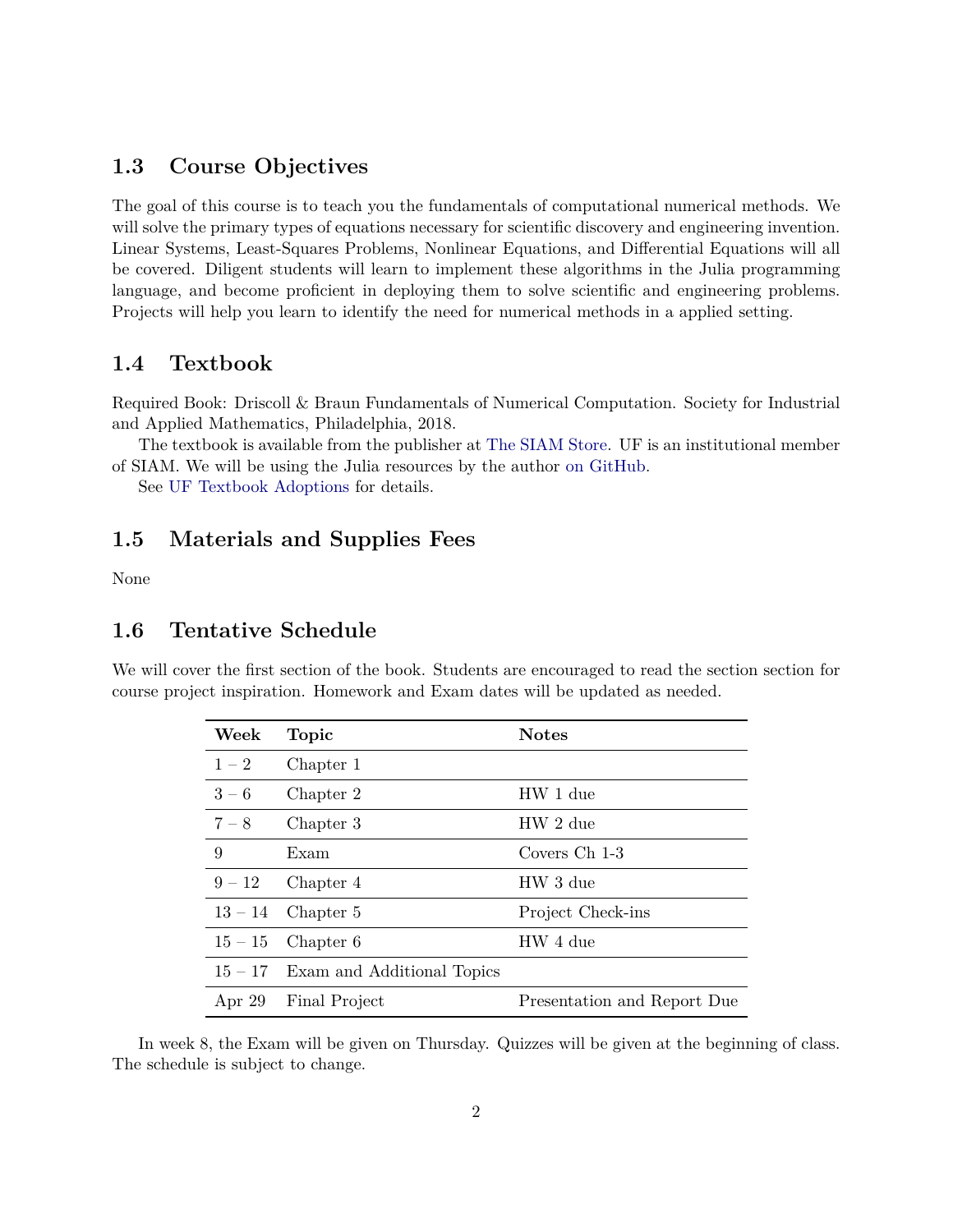### **1.7 Attendance Policy**

You are expected to attend all classes. Hyflex participation is encouraged for students who are exhibiting symptoms of contagious illness. Students withheld from class due to UF Screen and Protect status cannot participate in-person. Class participation is a grading component so active participation which includes asking questions, answering questions, engaging in discussion with other students, active note taking, and canvas disscussion posts. If you need to miss class, please let me know via email 24 hours in advance.

If a student who is withheld from campus attends class, the student will be asked to leave the classroom and be reported to the Dean of Students Office. Excused absences must be consistent with university policies in the Catalog and require appropriate documentation. Additional information can be found in the university [Attendance Policies.](https://catalog.ufl.edu/UGRD/academic-regulations/attendance-policies/) This policy may change in response to administration guidance.

## **2 What to do immediately**

- 1. Access the course webpage
- 2. Read the preface, prologue, and Chapter 1 of the textbook.
- 3. Get started with [Julia](https://julialang.org/) and the [Tutorials.](https://julialang.org/learning/)
- 4. Enroll in [GitHub Education](https://education.github.com) if you have not already done so for another class.
- 5. Introduce yourself to your classmates

## **3 Grading**

Attending lecture is mandatory, unless you have prior permission from an instructor. Class participation part of your grade. How to participate? Ask questions! It's crucial that you ask questions when you don't understand.

Homework will be collected, at the beginning of the class sessions listed above. Late homework will generally not be accepted. Just turn in what you have finished at the time the homework is due.

Grade reviews must be requested within one week of a grade being posted. After two weeks, no grade will be revisited. In the event of a grade review, the entire assignment will be reviewed.

### **4 Rules, Regulations, and Resources**

#### **4.1 Students Requiring Accommodations**

Students with disabilities who experience learning barriers and would like to request academic accommodations should connect with the Disability Resource Center. It is important for students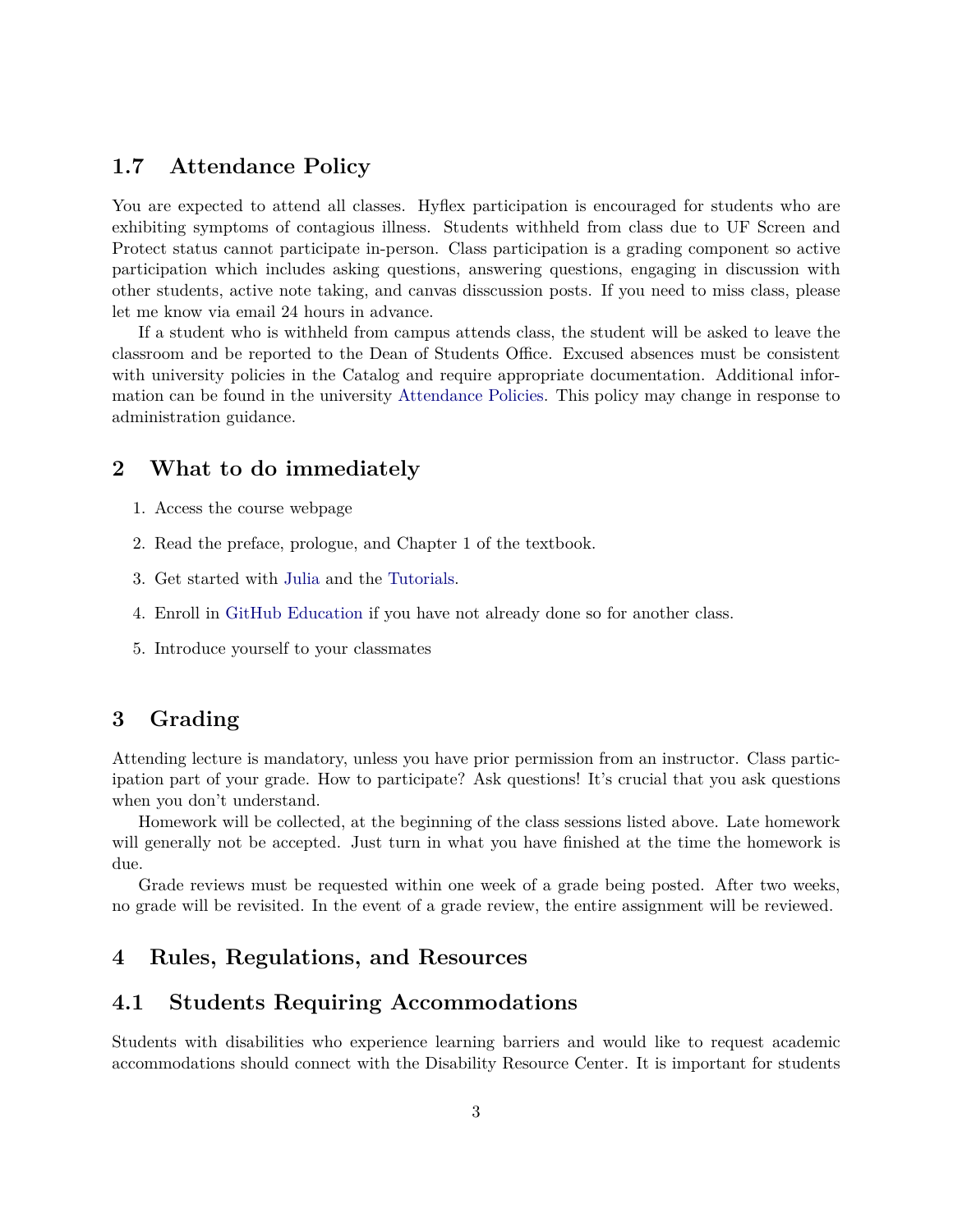to share their accommodation letter with their instructor and discuss their access needs, as early as possible in the semester.

## **4.2 Course Evaluation**

Students are expected to provide professional and respectful feedback on the quality of instruction in this course by completing course evaluations online via GatorEvals. Click here for guidance on how to give feedback in a professional and respectful manner. Students will be notified when the evaluation period opens, and can complete evaluations through the email they receive from GatorEvals, in their Canvas course menu under GatorEvals, or via ufl.bluera.com/ufl/. Summaries of course evaluation results are available to students here.

## **4.3 University Honesty Policy**

UF students are bound by The Honor Pledge which states,

We, the members of the University of Florida community, pledge to hold ourselves and our peers to the highest standards of honor and integrity by abiding by the Honor Code. On all work submitted for credit by students at the University of Florida, the following pledge is either required or implied: "On my honor, I have neither given nor received unauthorized aid in doing this assignment.

The [Honor Code](https://sccr.dso.ufl.edu/policies/student-honor-code-student-conduct- code/) specifies a number of behaviors that are in violation of this code and the possible sanctions. Furthermore, you are obligated to report any condition that facilitates academic misconduct to appropriate personnel. If you have any questions or concerns, please consult with the instructor class.

## **4.4 Commitment to a Safe and Inclusive Learning Environment**

The Herbert Wertheim College of Engineering values broad diversity within our community and is committed to individual and group empowerment, inclusion, and the elimination of discrimination. It is expected that every person in this class will treat one another with dignity and respect regardless of gender, sexuality, disability, age, socioeconomic status, ethnicity, race, and culture. If you feel like your performance in class is being impacted by discrimination or harassment of any kind, please contact your instructor or any of the following:

- Your academic advisor or Graduate Program Coordinator
- Robin Bielling, Director of Human Resources, 352-392-0903, <rbielling@eng.ufl.edu>
- Curtis Taylor, Associate Dean of Student Affairs, 352-392-2177, <taylor@eng.ufl.edu>
- Toshikazu Nishida, Associate Dean of Academic Affairs, 352-392-0943, <nishida@eng.ufl.edu>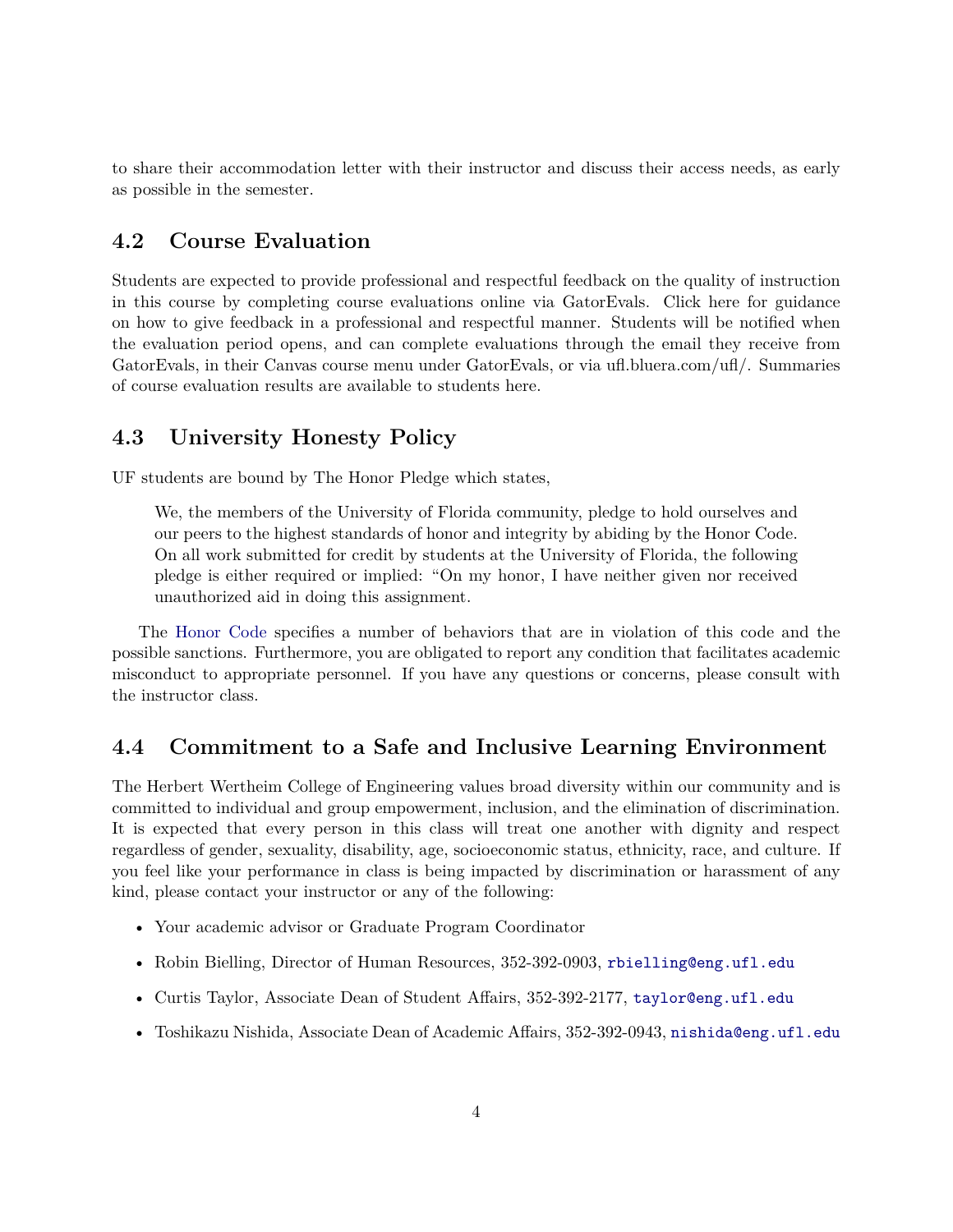## **4.5 Software Use**

All faculty, staff, and students of the University are required and expected to obey the laws and legal agreements governing software use. Failure to do so can lead to monetary damages and/or criminal penalties for the individual violator. Because such violations are also against University policies and rules, disciplinary action will be taken as appropriate. We, the members of the University of Florida community, pledge to uphold ourselves and our peers to the highest standards of honesty and integrity.

## **4.6 Student Privacy**

There are federal laws protecting your privacy with regards to grades earned in courses and on individual assignments. For more information, please see: [https://registrar.ufl.edu/ferpa.](https://registrar.ufl.edu/ferpa.html) [html](https://registrar.ufl.edu/ferpa.html)

# **4.7 Campus Resources:**

#### **Health and Wellness**

- U Matter, We Care: Your well-being is important to the University of Florida. The U Matter, We Care initiative is committed to creating a culture of care on our campus by encouraging members of our community to look out for one another and to reach out for help if a member of our community is in need. If you or a friend is in distress, please contact umatter@ufl.edu so that the U Matter, We Care Team can reach out to the student in distress. A nighttime and weekend crisis counselor is available by phone at 352-392-1575. The U Matter, We Care Team can help connect students to the many other helping resources available including, but not limited to, Victim Advocates, Housing staff, and the Counseling and Wellness Center. Please remember that asking for help is a sign of strength. In case of emergency, call 9-1-1.
- Counseling and Wellness Center: <http://www.counseling.ufl.edu/cwc>, and 392-1575; and the University Police Department: 392-1111 or 9-1-1 for emergencies.
- Sexual Discrimination, Harassment, Assault, or Violence: If you or a friend has been subjected to sexual discrimination, sexual harassment, sexual assault, or violence contact the Office of Title IX Compliance, located at Yon Hall Room 427, 1908 Stadium Road, (352) 273-1094, title-ix@ufl.edu
- Sexual Assault Recovery Services (SARS) Student Health Care Center, 392-1161.
- University Police Department at 392-1111 (or 9-1-1 for emergencies), or [http://www.police.](http://www.police.ufl.edu/) [ufl.edu/](http://www.police.ufl.edu/).

#### **Academic Resources**

• E-learning technical support, 352-392-4357 (select option 2) or e-mail to Learning-support@ufl.edu. <https://lss.at.ufl.edu/help.shtml>.